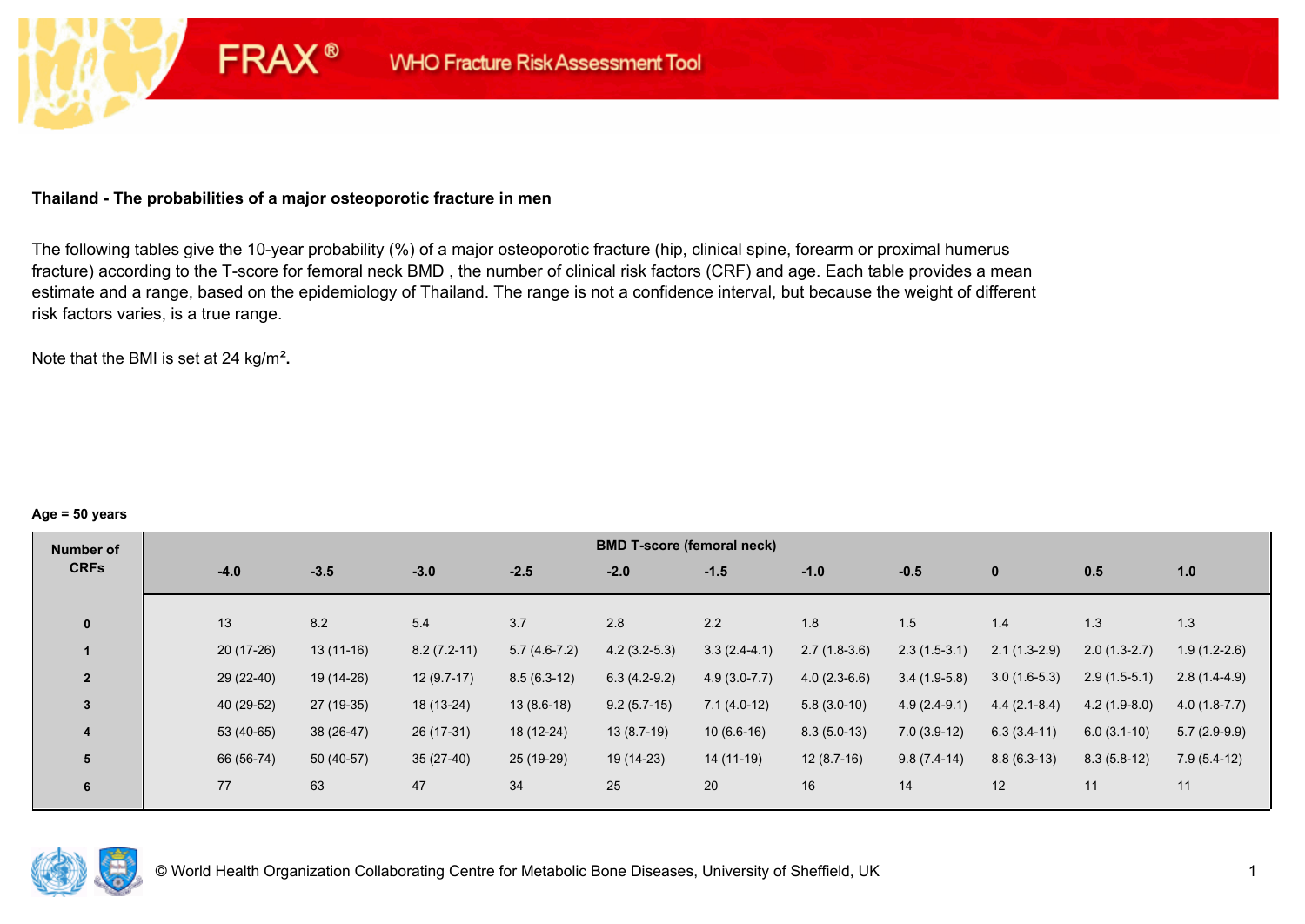# **Age = 55 years**

**FRAX®** 

| Number of      |        |             |             |               |                | <b>BMD T-score (femoral neck)</b> |                |                |                |                |                |                |
|----------------|--------|-------------|-------------|---------------|----------------|-----------------------------------|----------------|----------------|----------------|----------------|----------------|----------------|
| <b>CRFs</b>    | $-4.0$ |             | $-3.5$      | $-3.0$        | $-2.5$         | $-2.0$                            | $-1.5$         | $-1.0$         | $-0.5$         | $\mathbf 0$    | 0.5            | 1.0            |
| $\mathbf 0$    | 15     |             | 9.4         | 6.3           | 4.4            | 3.3                               | 2.6            | 2.1            | 1.7            | 1.6            | 1.5            | 1.4            |
|                |        | $21(18-26)$ | $14(13-17)$ | $9.4(8.2-12)$ | $6.6(5.4-8.2)$ | $4.9(3.8-6.0)$                    | $3.8(2.8-4.8)$ | $3.1(2.1-4.0)$ | $2.6(1.7-3.5)$ | $2.3(1.5-3.2)$ | $2.2(1.4-3.1)$ | $2.1(1.3-2.9)$ |
| $\overline{2}$ |        | $30(24-40)$ | $20(16-27)$ | 14 (11-19)    | $9.8(7.4-13)$  | $7.2(5.0-10)$                     | $5.6(3.6-8.6)$ | $4.5(2.7-7.3)$ | $3.8(2.1-6.3)$ | $3.4(1.9-5.8)$ | $3.2(1.7-5.5)$ | $3.0(1.6-5.2)$ |
| $\mathbf{3}$   |        | $41(31-51)$ | $29(21-36)$ | $20(15-26)$   | 14 (10-20)     | $10(6.8-16)$                      | $8.1(4.8-13)$  | $6.5(3.6-11)$  | $5.5(2.8-9.8)$ | $4.9(2.4-9.1)$ | $4.6(2.2-8.6)$ | $4.3(2.0-8.2)$ |
| 4              |        | 53 (41-63)  | $39(29-46)$ | 28 (20-33)    | $20(14-26)$    | $15(10-21)$                       | $11(7.8-17)$   | $9.2(5.8-14)$  | $7.7(4.5-13)$  | $6.9(3.8-12)$  | $6.4(3.4-11)$  | $6.1(3.2-10)$  |
| 5              |        | 65 (57-72)  | $50(42-57)$ | $37(30-41)$   | 27 (22-32)     | $20(16-25)$                       | $16(12-21)$    | $13(9.8-17)$   | $11(8.1-15)$   | $9.6(6.9-14)$  | $8.9(6.2-13)$  | $8.4(5.7-12)$  |
| 6              | 75     |             | 62          | 48            | 36             | 28                                | 21             | 17             | 14             | 13             | 12             | 11             |

## **Age = 60 years**

| Number of      |             |             |              |                | <b>BMD T-score (femoral neck)</b> |                |                |                |                |                |                |
|----------------|-------------|-------------|--------------|----------------|-----------------------------------|----------------|----------------|----------------|----------------|----------------|----------------|
| <b>CRFs</b>    | $-4.0$      | $-3.5$      | $-3.0$       | $-2.5$         | $-2.0$                            | $-1.5$         | $-1.0$         | $-0.5$         | $\mathbf{0}$   | 0.5            | 1.0            |
| $\mathbf{0}$   | 15          | 9.9         | 7.0          | 5.1            | 3.9                               | 3.0            | 2.5            | 2.1            | 1.9            | 1.7            | 1.6            |
|                | $21(19-24)$ | $14(13-17)$ | $10(8.7-12)$ | $7.5(6.0-8.9)$ | $5.7(4.3-6.8)$                    | $4.4(3.2-5.6)$ | $3.6(2.5-4.7)$ | $3.0(2.0-4.1)$ | $2.7(1.8-3.8)$ | $2.5(1.6-3.5)$ | $2.3(1.5-3.3)$ |
| $\overline{2}$ | 29 (23-36)  | $20(16-26)$ | $15(12-19)$  | $11(8.2-14)$   | $8.2(5.8-12)$                     | $6.4(4.2-9.6)$ | $5.2(3.2-8.2)$ | $4.3(2.5-7.0)$ | $3.9(2.2-6.6)$ | $3.6(2.0-6.2)$ | $3.4(1.8-5.8)$ |
| $\overline{3}$ | $38(30-46)$ | 28 (22-34)  | $20(16-27)$  | $15(11-21)$    | $12(7.8-17)$                      | $9.1(5.6-15)$  | $7.3(4.2-12)$  | $6.1(3.3-11)$  | $5.6(2.9-10)$  | $5.1(2.5-9.4)$ | $4.8(2.3-8.9)$ |
| 4              | 48 (39-56)  | $37(28-43)$ | 28 (21-33)   | $21(15-27)$    | 16 (12-22)                        | $13(8.8-19)$   | $10(6.6-16)$   | $8.5(5.1-14)$  | $7.7(4.4-13)$  | $7.1(3.9-12)$  | $6.6(3.5-11)$  |
| 5              | 58 (52-63)  | 47 (40-51)  | $36(30-41)$  | 28 (23-33)     | $21(17-27)$                       | $17(14-22)$    | 14 (11-19)     | $12(8.9-16)$   | $10(7.7-15)$   | $9.7(6.8-14)$  | $9.0(6.2-13)$  |
| 6              | 67          | 57          | 45           | 36             | 28                                | 23             | 18             | 15             | 14             | 13             | 12             |

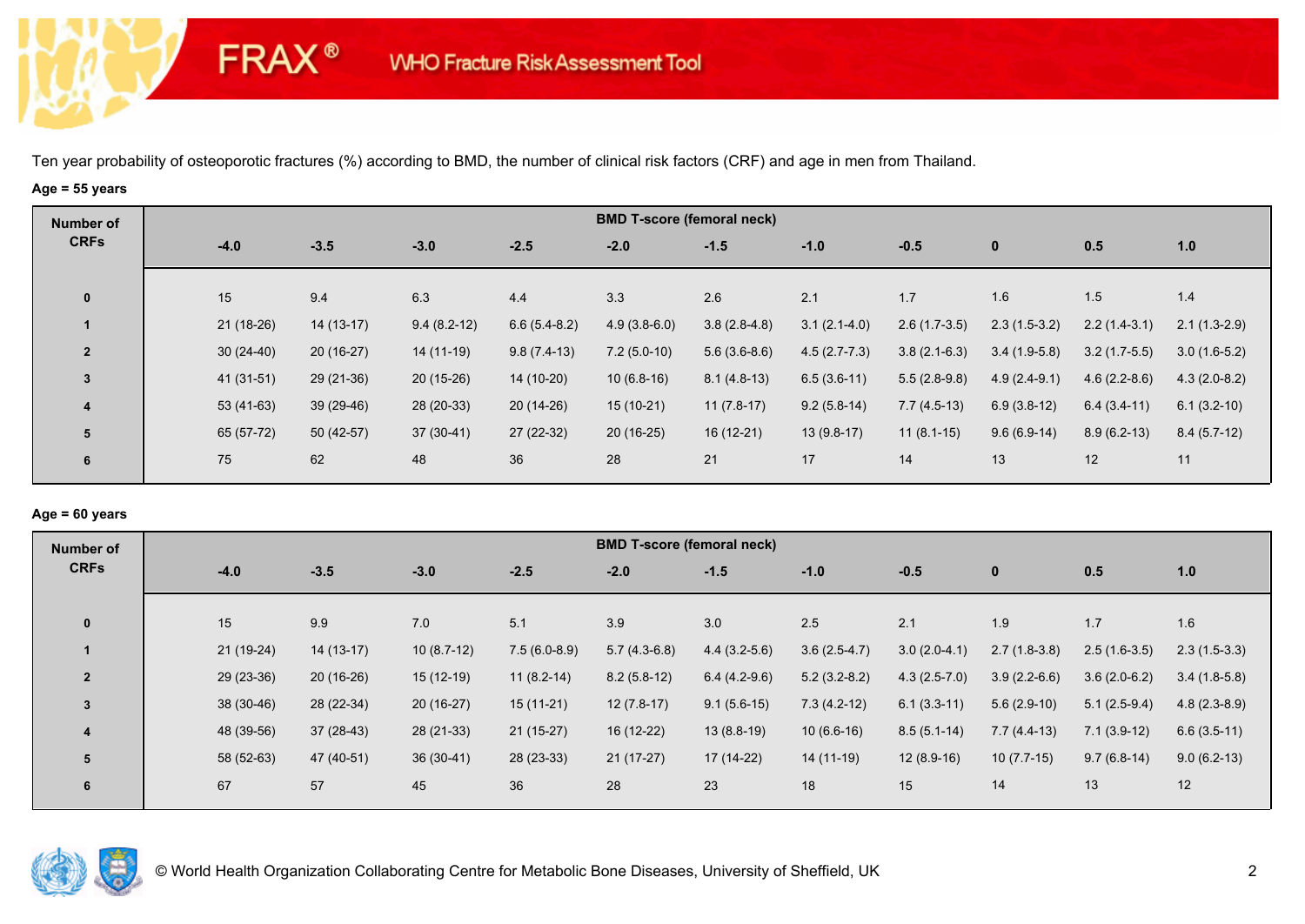# **Age = 65 years**

**FRAX®** 

| Number of      |    |             |             |              |                | <b>BMD T-score (femoral neck)</b> |                |                |                |                |                |                |
|----------------|----|-------------|-------------|--------------|----------------|-----------------------------------|----------------|----------------|----------------|----------------|----------------|----------------|
| <b>CRFs</b>    |    | $-4.0$      | $-3.5$      | $-3.0$       | $-2.5$         | $-2.0$                            | $-1.5$         | $-1.0$         | $-0.5$         | $\mathbf 0$    | 0.5            | 1.0            |
| $\mathbf 0$    | 14 |             | 10          | 7.3          | 5.5            | 4.3                               | 3.4            | 2.8            | 2.3            | 2.1            | 1.9            | 1.8            |
|                |    | 19 (17-22)  | $14(12-16)$ | $10(8.6-12)$ | $7.9(6.3-9.2)$ | $6.1(4.6-7.4)$                    | $4.9(3.5-6.1)$ | $4.0(2.8-5.2)$ | $3.4(2.3-4.5)$ | $3.0(2.0-4.2)$ | $2.8(1.8-3.9)$ | $2.6(1.6-3.6)$ |
| $\overline{2}$ |    | $26(21-31)$ | 19 (16-23)  | 14 (12-18)   | $11(8.4-15)$   | $8.6(6.2-12)$                     | $6.9(4.6-10)$  | $5.6(3.6-8.7)$ | $4.8(2.9-7.6)$ | $4.3(2.5-7.0)$ | $3.9(2.2-6.6)$ | $3.6(1.9-6.1)$ |
| $\mathbf{3}$   |    | $34(27-40)$ | $26(21-31)$ | $20(16-26)$  | $15(11-21)$    | $12(8.3-18)$                      | $9.5(6.2-15)$  | $7.8(4.7-13)$  | $6.6(3.8-11)$  | $5.9(3.2-10)$  | $5.4(2.8-9.6)$ | $5.0(2.5-9.1)$ |
| 4              |    | 42 (35-48)  | $33(27-39)$ | 26 (20-32)   | $20(16-27)$    | 16 (12-22)                        | $13(9.3-19)$   | $11(7.1-16)$   | $9.0(5.6-14)$  | $8.1(4.8-13)$  | $7.4(4.2-12)$  | $6.9(3.8-12)$  |
| 5              |    | $50(45-55)$ | 41 (36-47)  | $33(28-39)$  | 26 (22-32)     | $21(17-27)$                       | $17(14-23)$    | 14 (11-19)     | $12(9.3-17)$   | $11(8.0-16)$   | $9.9(7.0-14)$  | $9.1(6.3-14)$  |
| 6              | 58 |             | 49          | 41           | 33             | 27                                | 22             | 18             | 16             | 14             | 13             | 12             |

## **Age = 70 years**

| Number of      |             |             |              |               | <b>BMD T-score (femoral neck)</b> |                |                |                |                |                |                |
|----------------|-------------|-------------|--------------|---------------|-----------------------------------|----------------|----------------|----------------|----------------|----------------|----------------|
| <b>CRFs</b>    | $-4.0$      | $-3.5$      | $-3.0$       | $-2.5$        | $-2.0$                            | $-1.5$         | $-1.0$         | $-0.5$         | $\mathbf{0}$   | 0.5            | 1.0            |
|                |             |             |              |               |                                   |                |                |                |                |                |                |
| $\mathbf{0}$   | 13          | 9.6         | 7.4          | 5.8           | 4.6                               | 3.7            | 3.0            | 2.6            | 2.3            | 2.1            | 1.9            |
|                | 18 (15-22)  | $14(11-17)$ | $10(8.1-13)$ | $8.1(6.1-10)$ | $6.4(4.7-7.9)$                    | $5.1(3.7-6.3)$ | $4.1(2.9-5.0)$ | $3.5(2.4-4.3)$ | $3.1(2.1-3.8)$ | $2.8(1.9-3.4)$ | $2.5(1.7-3.1)$ |
| $\overline{2}$ | $25(19-32)$ | $19(15-25)$ | $15(11-20)$  | $11(8.3-15)$  | $8.9(6.3-12)$                     | $7.0(4.8-9.9)$ | $5.7(3.8-8.0)$ | $4.8(3.1-6.8)$ | $4.2(2.6-6.0)$ | $3.8(2.3-5.4)$ | $3.4(2.1-4.9)$ |
| $\overline{3}$ | $33(25-40)$ | $26(20-33)$ | $20(15-27)$  | $16(11-21)$   | $12(8.5-17)$                      | $9.7(6.5-14)$  | $7.7(5.0-11)$  | $6.5(4.1-9.7)$ | $5.6(3.5-8.6)$ | $5.0(3.0-7.8)$ | $4.5(2.7-7.1)$ |
| 4              | 42 (33-49)  | $34(26-41)$ | 27 (20-34)   | $21(15-27)$   | 17 (12-22)                        | $13(9.1-18)$   | $10(7.1-15)$   | $8.7(5.8-13)$  | $7.5(4.9-11)$  | $6.6(4.3-10)$  | $5.9(3.8-9.1)$ |
| 5              | $51(43-57)$ | 43 (36-49)  | $35(28-41)$  | 28 (22-34)    | $22(18-28)$                       | 18 (14-23)     | $14(11-18)$    | $12(9.1-16)$   | $9.9(7.8-14)$  | $8.7(6.8-12)$  | $7.7(6.1-11)$  |
| 6              | 60          | 52          | 44           | 36            | 29                                | 23             | 19             | 15             | 13             | 11             | 9.9            |
|                |             |             |              |               |                                   |                |                |                |                |                |                |

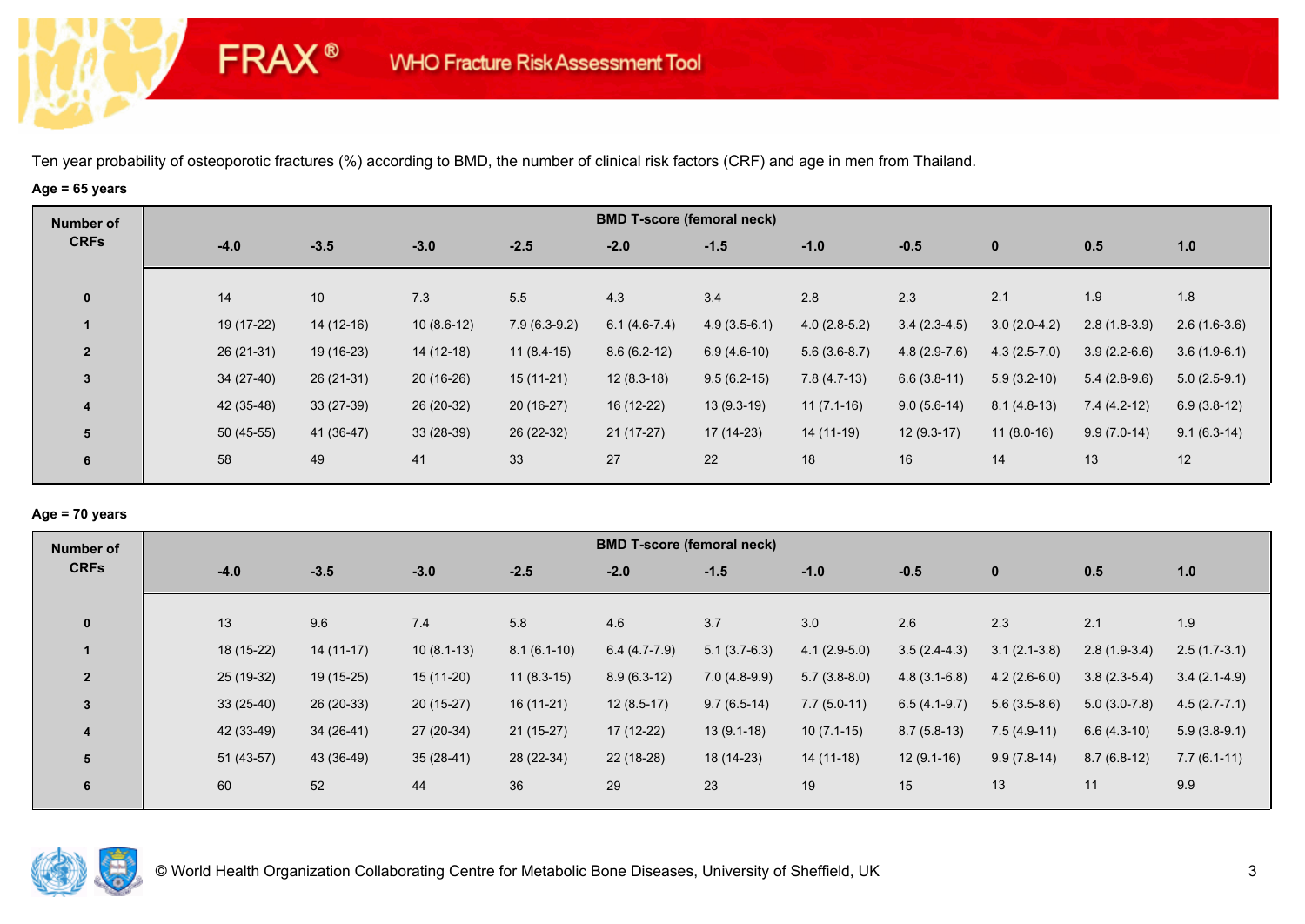# **Age = 75 years**

**FRAX®** 

| Number of               |             |             |              |               |               | <b>BMD T-score (femoral neck)</b> |                |                |                |                  |                |
|-------------------------|-------------|-------------|--------------|---------------|---------------|-----------------------------------|----------------|----------------|----------------|------------------|----------------|
| <b>CRFs</b>             | $-4.0$      | $-3.5$      | $-3.0$       | $-2.5$        | $-2.0$        | $-1.5$                            | $-1.0$         | $-0.5$         | $\mathbf{0}$   | 0.5              | 1.0            |
| $\mathbf 0$             | 12          | 9.2         | 7.2          | 5.7           | 4.6           | 3.7                               | 3.0            | 2.6            | 2.3            | 2.1              | 1.9            |
|                         | 18 (13-30)  | 14 (9.9-24) | $11(7.7-19)$ | $8.7(6.0-14)$ | $6.9(4.7-11)$ | $5.4(3.7-8.4)$                    | $4.4(3.0-6.4)$ | $3.7(2.5-5.2)$ | $3.2(2.1-4.2)$ | $2.8(1.9-3.5)$   | $2.5(1.7-3.0)$ |
| $\overline{2}$          | 25 (17-39)  | $20(13-31)$ | 16 (10-25)   | $13(8.1-20)$  | $10(6.3-15)$  | $8.0(5.0-12)$                     | $6.3(3.9-9.4)$ | $5.2(3.3-7.6)$ | $4.4(2.8-6.3)$ | $3.8(2.4-5.3)$   | $3.3(2.1-4.5)$ |
| $\mathbf{3}$            | $35(22-47)$ | 29 (17-40)  | $23(14-33)$  | 19 (11-26)    | $15(8.5-21)$  | $12(6.7-17)$                      | $9.1(5.2-13)$  | $7.4(4.3-11)$  | $6.2(3.7-9.0)$ | $5.2(3.1 - 7.5)$ | $4.5(2.7-6.4)$ |
| $\overline{\mathbf{4}}$ | 45 (29-55)  | $38(23-48)$ | $32(19-41)$  | 26 (15-34)    | $21(12-27)$   | $16(9.1-22)$                      | $13(7.2-17)$   | $11(6.0-14)$   | $8.7(5.1-12)$  | $7.2(4.4-10)$    | $6.1(3.8-8.5)$ |
| 5                       | 55 (37-62)  | 48 (31-55)  | 41 (25-48)   | $35(20-41)$   | 28 (16-34)    | $23(13-28)$                       | 18 (11-23)     | $15(8.9-19)$   | $12(7.6-16)$   | $10(6.6-13)$     | $8.3(5.8-11)$  |
| 6                       | 65          | 59          | 52           | 45            | 38            | 31                                | 25             | 20             | 17             | 14               | 11             |

## **Age = 80 years**

| Number of               |             |              |               |               |               | <b>BMD T-score (femoral neck)</b> |                |                  |                |                |                |
|-------------------------|-------------|--------------|---------------|---------------|---------------|-----------------------------------|----------------|------------------|----------------|----------------|----------------|
| <b>CRFs</b>             | $-4.0$      | $-3.5$       | $-3.0$        | $-2.5$        | $-2.0$        | $-1.5$                            | $-1.0$         | $-0.5$           | $\mathbf{0}$   | 0.5            | 1.0            |
| $\mathbf{0}$            | 9.7         | 7.8          | 6.2           | 5.0           | 4.1           | 3.3                               | 2.7            | 2.3              | 2.0            | 1.8            | 1.6            |
|                         | $15(11-26)$ | $12(8.5-21)$ | $9.6(6.7-17)$ | $7.7(5.3-13)$ | $6.2(4.2-11)$ | $4.9(3.4-8.3)$                    | $4.0(2.7-6.5)$ | $3.4(2.3-5.3)$   | $2.9(2.0-4.4)$ | $2.5(1.7-3.6)$ | $2.2(1.5-3.0)$ |
| $\overline{2}$          | $22(14-35)$ | 18 (11-29)   | $14(9.1-23)$  | $12(7.2-19)$  | $9.2(5.7-15)$ | $7.4(4.6-12)$                     | $5.9(3.7-9.2)$ | $5.0(3.1 - 7.5)$ | $4.2(2.6-6.2)$ | $3.5(2.2-5.1)$ | $3.0(1.9-4.3)$ |
| 3                       | $30(19-43)$ | 25 (15-36)   | $21(12-30)$   | $17(9.8-25)$  | 14 (7.8-20)   | $11(6.3-16)$                      | $8.7(5.0-13)$  | $7.2(4.2-10)$    | $6.0(3.5-8.6)$ | $5.0(3.0-7.1)$ | $4.3(2.5-6.0)$ |
| $\overline{\mathbf{4}}$ | 40 (24-51)  | $34(20-44)$  | 29 (16-38)    | 24 (13-32)    | $19(11-26)$   | $16(8.5-21)$                      | $13(6.9-17)$   | $10(5.8-14)$     | $8.6(4.8-12)$  | $7.2(4.1-9.6)$ | $6.0(3.5-8.0)$ |
| 5                       | $50(31-57)$ | 44 (26-51)   | $38(22-45)$   | $32(18-38)$   | 27 (14-32)    | $22(12-27)$                       | 18 (9.4-22)    | $15(7.9-18)$     | $12(6.7-15)$   | $10(5.8-13)$   | $8.4(5.0-11)$  |
| 6                       | 60          | 55           | 49            | 42            | 36            | 30                                | 25             | 21               | 17             | 14             | 12             |